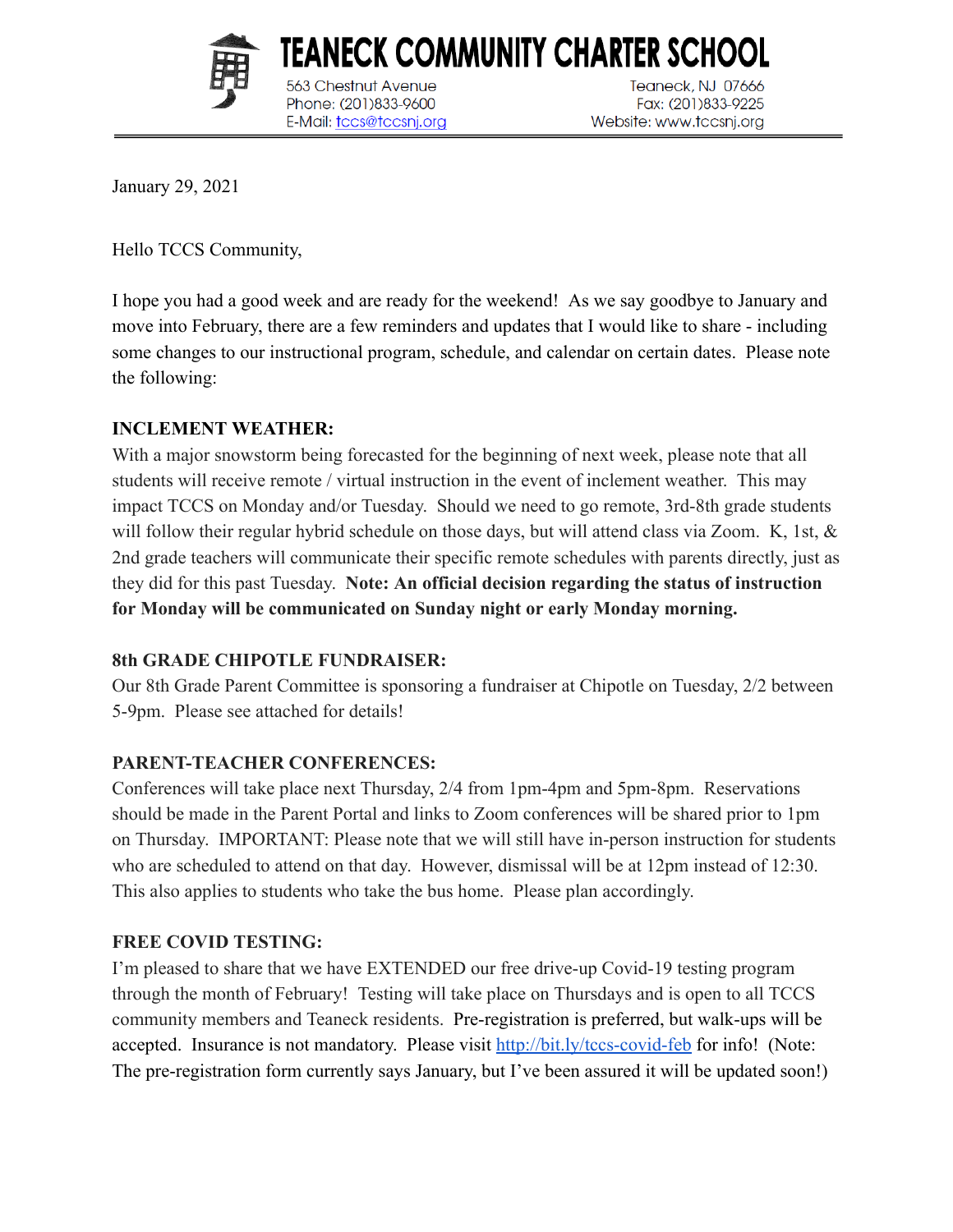#### **PRESIDENTS' DAY RECESS:**

TCCS will be CLOSED for Presidents' Day Recess from February 15-19. As a precautionary measure, all students will receive remote / virtual instruction from February 22-26, the week following the break. As described above, 3rd-8th grade students will follow their regular hybrid schedule, but will attend via Zoom for that week. K, 1st, & 2nd grade students will follow the schedule provided by their teacher(s).

IMPORTANT: Should you travel to any area on the [NJ restricted travel list](https://covid19.nj.gov/faqs/nj-information/travel-and-transportation/are-there-travel-restrictions-to-or-from-new-jersey#direct-link) over break, please be sure to notify Nurse Roda and follow our recently updated travel guidelines before returning to the building: *After traveling to any location on New Jersey's restricted travel list, a viral negative Covid-19 test must be obtained and the student / staff member will be subject to a 7 day quarantine. Otherwise, they must observe a 10 day quarantine if no testing is done.* 

Thanks and have a great weekend. Be safe and stay warm!

Best Regards,

Reft Gillo

Ralph Gallo Lead Person / Director